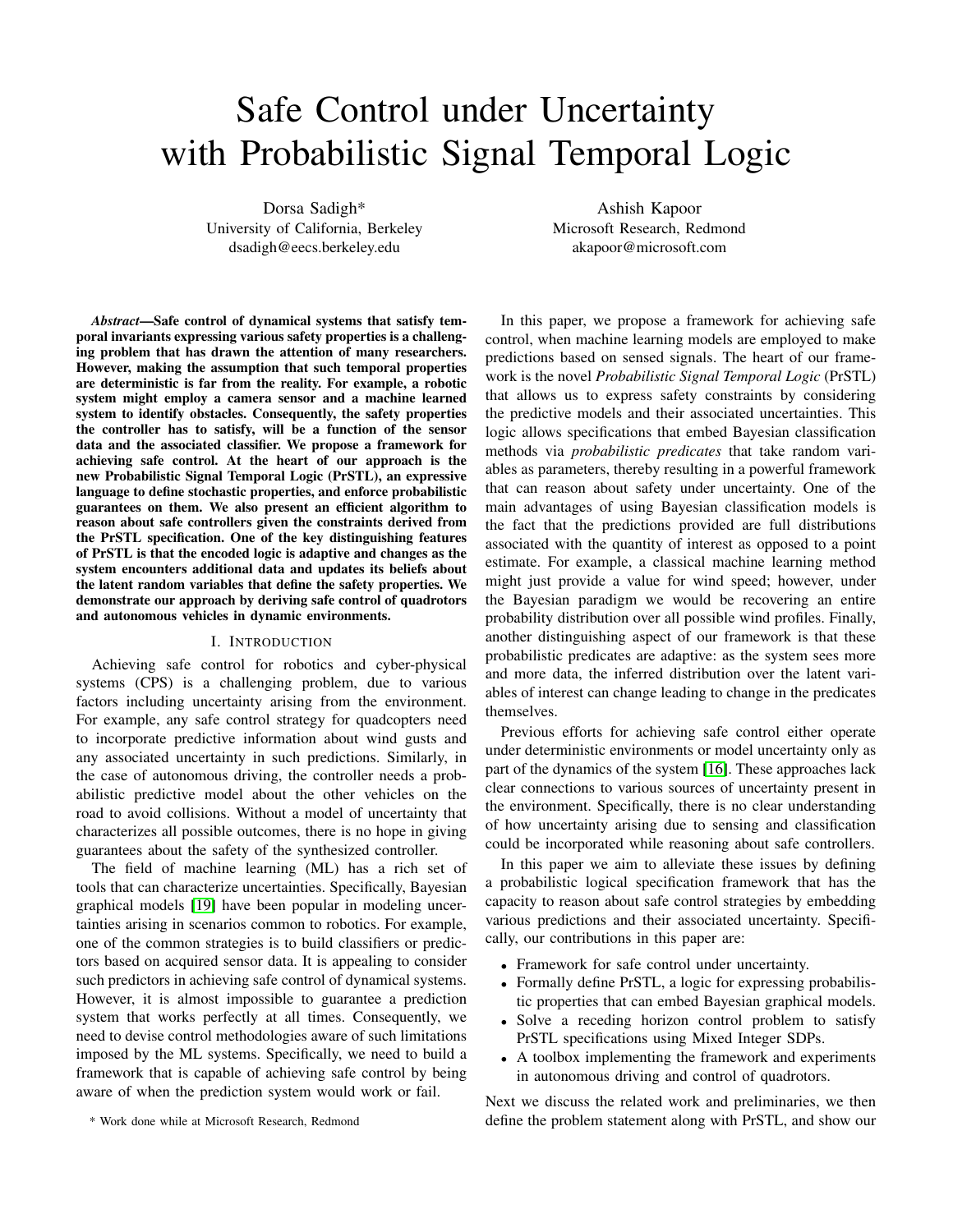solution with some experimental results, and then conclude.

## II. RELATED WORK

Over the years researchers have proposed different approaches for safe control of dynamical systems. Designing controllers under reachability analysis and safe learning are well-studied methods that allow specifying safety and reachability properties, while learning the optimal strategy online [\[32,](#page-8-2) [33,](#page-8-3) [15,](#page-8-4) [3,](#page-8-5) [1\]](#page-8-6). However, finding the reachable set is computationally expensive, which makes these approaches impractical for most interesting tasks. Controller synthesis under temporal specifications such as Linear Temporal Logic (LTL) allows expressing interesting properties of the system and environment, e. g., safety, liveness, response, stability, and has shown promising results [\[35,](#page-9-0) [25,](#page-8-7) [22,](#page-8-8) [49,](#page-9-1) [20,](#page-8-9) [36\]](#page-9-2). However, synthesis for LTL requires time and space discretization, which suffers from the curse of dimensionality. Also, while such approaches are effective at high level planning, they are unsuitable for lower level control of dynamical systems. Recently, synthesis for Signal Temporal Logic (STL), which allows real-valued, dense-time properties have been studied in receding horizon settings [\[39,](#page-9-3) [21,](#page-8-10) [14\]](#page-8-11). One downside of specifying properties in STL or LTL is that the properties of the system and environment have to be expressed deterministically. Full knowledge of the exact parameters and bounds of the specification is an unrealistic assumption for most robotics applications, where the system interacts with uncertain environments. Related to our work is the paradigm of Markov Logic Networks [\[40\]](#page-9-4) that aim to induce probability distributions over possible worlds by considering weighted logical formulae. However, it is not clear how such networks can be used for controller synthesis. The proposed framework instead considers formulae parameterized by random variables, thereby inducing probability distribution over the set of possible formulae. Further, we also show how such formalism can be embedded in a receding horizon MPC for controller synthesis. In robust control, uncertainty is modeled as part of the dynamics, and the optimal strategy is found for the worst case disturbance, which can be a conservative assumption [\[24,](#page-8-12) [47\]](#page-9-5). More recently, the uncertainty is modeled in a chance constrained framework showing promising results for urban autonomous driving [\[28,](#page-8-13) [46,](#page-9-6) [6,](#page-8-14) [8\]](#page-8-15). Considering uncertainties while satisfying temporal logic requirements has recently been explored for controller synthesis and verification [\[42,](#page-9-7) [43,](#page-9-8) [12,](#page-8-16) [11,](#page-8-17) [37\]](#page-9-9). Leahy et al. maximize information gain in a distributed setting to reduce the uncertainty over belief of every state; however, the uncertainty is not considered as part of the specification [\[26\]](#page-8-18). Defining a formalism for modeling uncertainty as part of the requirement is also explored subsequent to our paper [\[41,](#page-9-10) [9\]](#page-8-19). To best of our knowledge, none of the previous studies consider scenarios, where the uncertainty and confidence in properties are originated from sensors, predictors and classifiers, and are formalized as part of the property. We propose a natural framework for safe control, by first defining a probabilistic temporal specification that allows us to express safety constraints over different sources of uncertainty, and then providing an efficient algorithm to solve for control inputs that would preserve the safety invariants.

## III. PRELIMINARIES

Hybrid Dynamical System: Consider a continuous time hybrid dynamical system:

$$
\dot{x}_t = f(x_t, u_t), \quad y_t = g(x_t, u_t). \tag{1}
$$

Here,  $x_t \in \mathcal{X} \subseteq (\mathbb{R}^{n_c} \times \{0,1\}^{n_d})$  is a signal representing the continuous and discrete mode of the system at time  $t$ ,  $u_t \in U \subseteq (\mathbb{R}^{m_c} \times \{0,1\}^{m_d})$  is the control input and  $y_t \in$  $Y \subseteq (\mathbb{R}^{p_c} \times \{0,1\}^{p_d})$  is the output of the system at time t. This continuous time system can be discretized using time intervals  $dt > 0$ , and every discrete time step is  $k = \frac{t}{dt}$ . The discrete time hybrid dynamical system is formalized as:

<span id="page-1-0"></span>
$$
x_{k+1} = f_d(x_k, u_k), \quad y_k = g_d(x_k, u_k). \tag{2}
$$

We let  $x_0 \in \mathcal{X}$  denote the initial state, and express an infinite *run* of the system as:  $\xi = (x_0, u_0), (x_1, u_1), \ldots$  Given  $x_0$ , and a finite length input sequence:  $\mathbf{u}^H = u_0, u_1, \dots, u_{H-1}$ , the finite horizon *run* or *trajectory* of the system fol-lowing the dynamics in equation [\(2\)](#page-1-0) is  $\xi^H(x_0, \mathbf{u}^H)$  =  $(x_0, u_0), (x_1, u_1), \ldots, (x_H, u_H)$ . Furthermore, we let  $\xi(t) =$  $(x_t, u_t)$  be a *signal* consisting of the state and input of the system at time t;  $\xi_x(t) = x_t$  is the state, and  $\xi_u(t) = u_t$  is the input at time  $t$ . A cost function is defined for the finite horizon trajectory, denoted by  $J(\xi^H)$ , and maps  $\xi^H \in \Xi$ , the set of all trajectories to positive real valued costs in  $\mathbb{R}^+$ . The goal then is to determine the trajectory that has the lowest cost. However, not all the trajectories are safe. The safety constraints on these trajectories can often be described as logical specification.

Safe Control via Signal Temporal Logic: *Signal Temporal Logic (STL)* is an expressive framework for reasoning about real-valued dense-time functions, and has been used in defining robustness measures [\[30,](#page-8-20) [10\]](#page-8-21).

Formally,  $(\xi, t) \models \varphi$  denotes that a signal  $\xi$  satisfies the STL formula  $\varphi$  at time t. An atomic predicate of an STL formula is represented by inequalities of the form  $\mu(\xi(t)) > 0$ . The truth value of the predicate  $\mu$  is equivalent to  $\mu(\xi(t)) > 0$ . Note that with slight abuse of notation,  $\mu$  represents both the predicate and a function of the trajectory  $\xi(t)$ . Any STL formula consists of Boolean and temporal operations on these predicates and the syntax of STL formulae  $\varphi$  is defined recursively as follows:

<span id="page-1-1"></span>
$$
\varphi ::= \mu \mid \neg \mu \mid \varphi \land \psi \mid \varphi \lor \psi \mid \mathbf{G}_{[a,b]}\psi \mid \varphi \mathbf{U}_{[a,b]}\psi \mid \mathbf{F}_{[a,b]}\psi, \text{ (3)}
$$

where  $\psi$  and  $\varphi$  are STL formulae, G denotes the *globally* operator, F the *eventually* operator, and U is the *until* operator. For instance,  $\xi \models G_{[a,b]}\psi$  specifies that  $\psi$  must hold at all times in the given interval,  $t \in [a, b]$  of signal  $\xi$ . Determining minimum cost trajectory that satisfy STL properties is a nontrivial task. Most promising approaches are based on Receding Horizon Control or Model Predictive Control (MPC) [\[34\]](#page-9-11) that iteratively optimize the cost function  $J(\xi^H)$ . Starting with an initial state  $x_0$ , the MPC scheme aims to determine the optimal strategy  $\mathbf{u}^H$  given the dynamics model of the system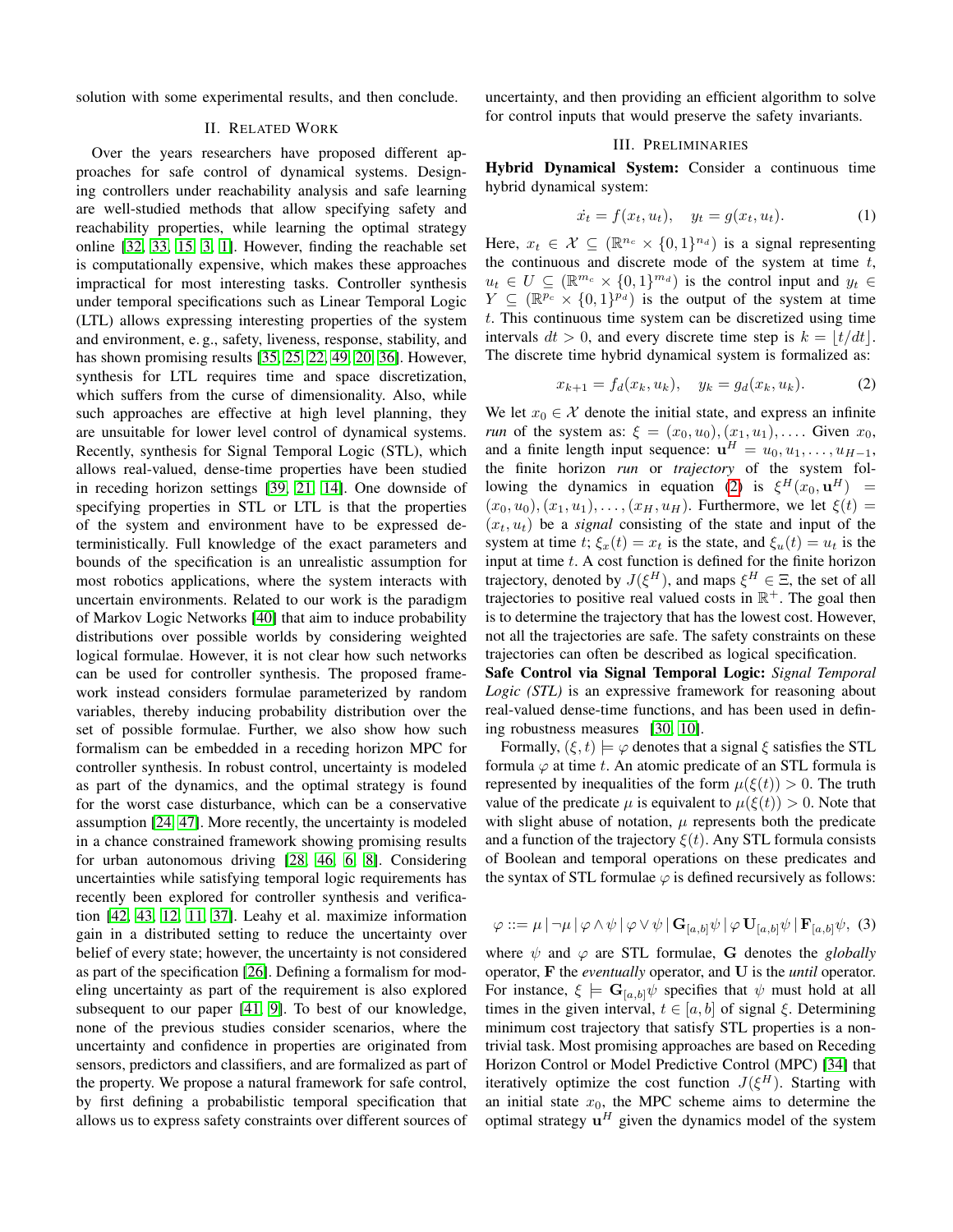defined in equation [\(2\)](#page-1-0), while satisfying the STL formula  $\varphi$ . The constraints represented using STL allow expression of temporal specifications on the runs of the system and environment and limit the allowed behavior of the closed loop system [\[39,](#page-9-3) [38\]](#page-9-12). Prior work shows MPC optimization with STL constraints can be posed as a *Mixed Integer Linear Programs* (MILP) [\[38\]](#page-9-12). Note that the STL framework is only defined for deterministic signals. Furthermore, it is not clear how to incorporate machine learning components that use sensors to make predictions about the dynamic environment. We use Bayesian graphical models as a way to understand the environment and the associated uncertainty around the predictions.

Bayesian Classification to Model Uncertainty: Probability theory provides a natural way to represent uncertainty in the environment and recent advances in machine learning have relied on Bayesian methods to infer distributions over latent phenomenon of interest [\[13,](#page-8-22) [19\]](#page-8-0). We focus on Bayesian classifiers, which unlike other optimization based methods, provide entire distributions over the predictions. Such predictive distributions characterize the uncertainty present in the system and are crucial for achieving safe control. Formally, given a set of training points  $X_L = \{x_1, \ldots, x_n\}$ , with observations  $\mathbf{t}_L = \{t_1, \ldots, t_n\}$ , where  $t_i \in \{+1, -1\}$ , we are interested in finding a hyperplane w that separates the points belonging to the two classes according to sgn( $\mathbf{w}^T\mathbf{x}$ ). Under the Bayesian paradigm, we look for the distribution:

$$
p(\mathbf{w}|\mathbf{X}_L, \mathbf{t}_L) = p(\mathbf{w}) \cdot p(\mathbf{t}_L|\mathbf{X}_L, \mathbf{w}) =
$$
  

$$
p(\mathbf{w}) \prod_i p(t_i|\mathbf{w}, \mathbf{x}_i) = p(\mathbf{w}) \prod_i \mathbb{I} \left[ \text{sgn}(\mathbf{w}^T \mathbf{x}_i) = t_i \right].
$$
 (4)

The first line in the above equation stems from the Bayes rule, and the second line simply exploits the fact that given the classifier w the labels for each of the points in the dataset are independent. The expression  $\mathbb{I}[\cdot]$  is an indicator function, which evaluates to 1, when the condition inside the brackets holds. Thus, equation [\(4\)](#page-2-0) starts from a prior  $p(\mathbf{w})$  over the classifiers and eventually by incorporating the training data points, infers a posterior distribution over the set of all the classifiers that respect the observed labels and the points. Given these statistical dependencies among the various variables, Bayesian inference techniques [\[31,](#page-8-23) [4,](#page-8-24) [2\]](#page-8-25) aim to infer  $p(\mathbf{w}|\mathbf{X}_L, \mathbf{t}_L)$  as a Gaussian distribution  $\mathcal{N}(\mathbf{w}; \bar{\mathbf{w}}, \Sigma)$ . Linear classification of a test data point  $w^T x$  results in a Gaussian distribution of the prediction with the mean  $w<sup>T</sup> x$ and the variance  $x^T \Sigma x$ . Similarly, for the case of Bayesian linear regression the same procedure can be followed, albeit with continuous target variables  $t \in \mathbb{R}$ . These Bayesian linear classifiers and regressors are a fairly rich class of models, and have similar or better representation capabilities as kernel machines [\[48\]](#page-9-13). In this work, we specifically aim to incorporate such rich family of classification models for safe control.

## IV. PROBLEM STATEMENT

We propose *Probabilistic Signal Temporal Logic* (PrSTL) that allows expression of uncertainty over the latent variables via probabilistic specifications. The key idea is to incorporate random variables in predicates, and then express temporal and Boolean operations on such predicates. The proposed logic provides an expressive framework for defining safety conditions under a wide variety of uncertainties, including ones that arise from application of machine learning classifiers.

The core ingredient in this work is the insight that when the uncertainty over the random variable is reasoned out in a Bayesian framework, we can use the inferred probability distributions to efficiently derive constraints from the PrSTL specifications. We provide a novel solution for synthesizing controllers for dynamical systems given different PrSTL properties. An interesting aspect of this framework is that the PrSTL formulae can evolve at every step. For example, a classifier associated with the dynamical system can continue to learn with time, thereby changing the inferred probability distributions on the latent random variables.

## <span id="page-2-3"></span>*A. Probabilistic Signal Temporal Logic*

PrSTL supports probabilistic temporal properties on realvalued, dense-time signals. Specifically,  $(\xi, t) \models \varphi$  denotes the signal  $\xi$  satisfies the PrSTL formula  $\varphi$  at time t. We introduce the notion of a probabilistic atomic predicate  $\lambda_{\alpha_t}^{\epsilon_t}$ of a PrSTL formula that is parameterized with a time-varying random variable  $\alpha_t$  drawn from a distribution  $p(\alpha_t)$ :

<span id="page-2-1"></span>
$$
(\xi, t) \models \lambda_{\alpha_t}^{\epsilon_t} \iff P(\lambda_{\alpha_t}(\xi(t)) < 0) > 1 - \epsilon_t. \tag{5}
$$

<span id="page-2-0"></span>Similar to STL, with a slight abuse of notation, we let  $\lambda_{\alpha_t}^{\epsilon_t}$  denote the probabilistic atomic predicate, and  $\lambda_{\alpha}$  be a function of the signal  $\xi(t)$ . Here,  $P(\cdot)$  represents the probability of the event, and  $1 - \epsilon_t$  defines the *tolerance* level in satisfaction of the probabilistic properties. The parameter  $\epsilon_t \in [0, 0.5]$ is a small time-varying positive number and represents the threshold on satisfaction probability of  $\lambda_{\alpha_t}(\xi(t)) < 0$ . Small values of  $\epsilon_t$  favors high tolerance satisfaction of formulas, which also facilitates solving the controller synthesis problem as discussed later in this section. A signal  $\xi(t)$  satisfies the PrSTL predicate  $\lambda_{\alpha_t}^{\epsilon_t}$  with confidence  $1 - \epsilon_t$  if and only if:

<span id="page-2-2"></span>
$$
\int_{\alpha_t} \mathbb{I}[\lambda_{\alpha_t}(\xi(t)) < 0] \, p(\alpha_t) \, d\alpha_t > 1 - \epsilon_t. \tag{6}
$$

Here,  $\mathbb{I}[\cdot]$  is an indicator function, and the equation marginalizes out the random variable  $\alpha_t$  with the probability density  $p(\alpha_t)$ . The truth value of the PrSTL predicate  $\lambda_{\alpha_t}^{\epsilon_t}$  is equivalent to satisfaction of the probabilistic constraint in equation [\(5\)](#page-2-1). Computing such integrals as in equation [\(6\)](#page-2-2) for general distributions is computationally difficult; however, there are many parameterized distributions (e.g., Gaussian and other members of the exponential family) for which there exists either a closed form solution or efficient numerical procedures.

Note that  $\lambda_{\alpha_t}(\xi(t))$  is a stochastic function of the signal  $\xi$  at time t and expresses a model of the uncertainty in environment based on the observed signals. As the system evolves and observes more data about the environment, the distribution over the random variable  $\alpha_t$  changes over time, thereby leading to an adaptive PrSTL predicate. The PrSTL formula consists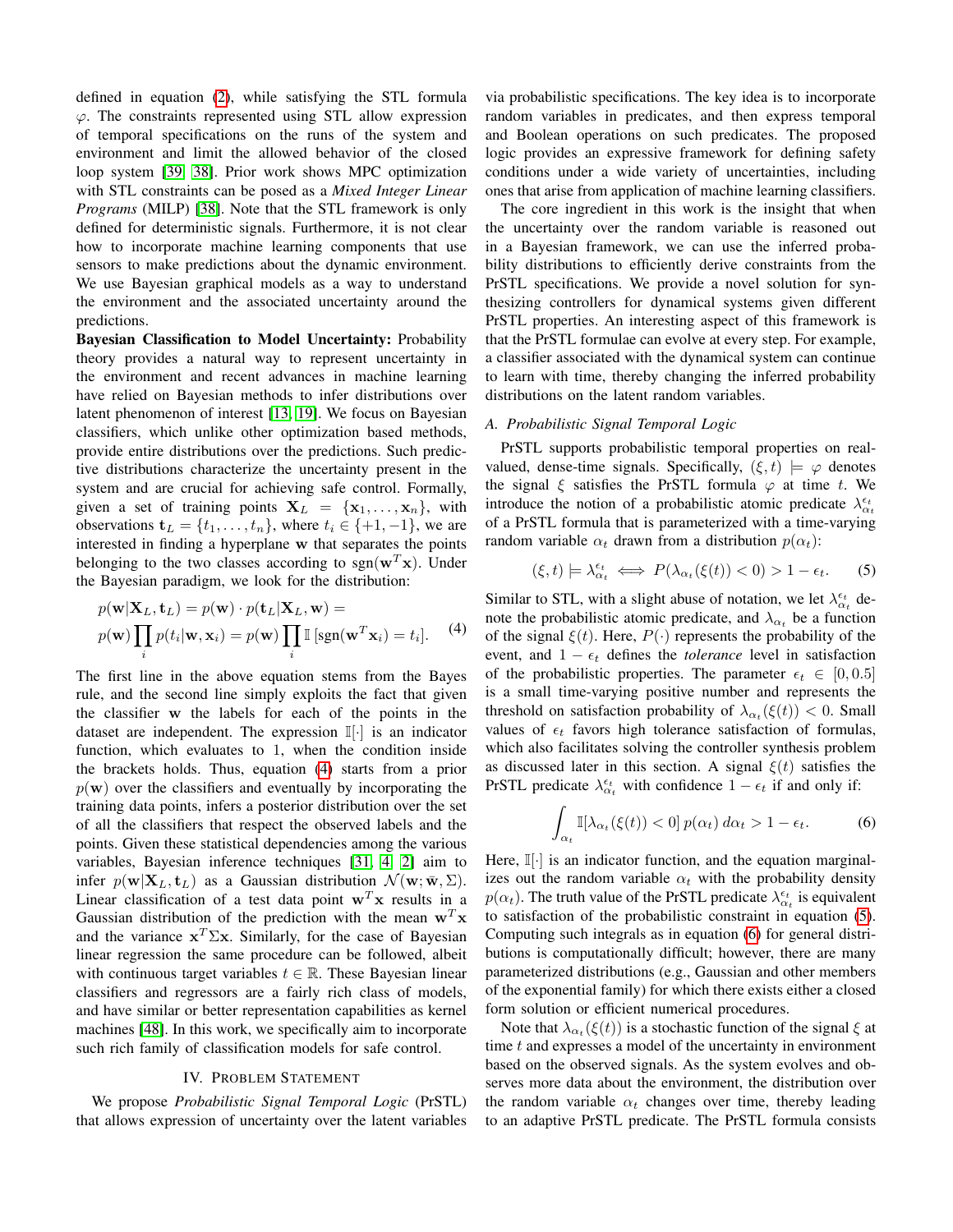of Boolean and temporal operations over their predicates. We recursively define the syntax of PrSTL as:

$$
\varphi::=\lambda^{\epsilon_t}_{\alpha_t}\mid \tilde{\neg}\lambda^{\epsilon_t}_{\alpha_t}\mid \varphi\wedge\psi\mid \varphi\vee\psi\mid \mathbf{G}_{[a,b]}\psi\mid \varphi\,\mathbf{U}_{[a,b]}\psi\mid \mathbf{F}_{[a,b]}\psi.
$$

Here,  $\varphi$  is a PrSTL formula, which is built upon predicates  $\lambda_{\alpha_t}^{\epsilon_t}$ defined in equation [\(5\)](#page-2-1), *propositional formulae*  $\varphi$  composed of the predicates and Boolean operators such as  $\wedge$  (and),  $\tilde{\neg}$ (negation), and *temporal operators* on  $\varphi$  such as **G** (globally),  $\bf{F}$  (eventually) and  $\bf{U}$  (until). Note, that in these operations the PrSTL predicates can have different probabilistic parameters, i. e.,  $\alpha_t$  and  $\epsilon_t$ . In addition, satisfaction of the PrSTL formulae for each of the Boolean and temporal operations based on the predicates is defined as:

$$
\begin{array}{lll} (\xi,t)\models\lambda_{\alpha_t}^{\epsilon_t}&\Leftrightarrow&P(\lambda_{\alpha_t}(\xi(t))<0)>1-\epsilon_t\\ (\xi,t)\models\tilde{\neg}\lambda_{\alpha_t}^{\epsilon} &\Leftrightarrow&P(-\lambda_{\alpha_t}(\xi(t))<0)>1-\epsilon_t\\ (\xi,t)\models\varphi\wedge\psi&\Leftrightarrow&(\xi,t)\models\varphi\wedge(\xi,t)\models\psi\\ (\xi,t)\models\varphi\vee\psi&\Leftrightarrow&(\xi,t)\models\varphi\vee(\xi,t)\models\psi\\ (\xi,t)\models\mathbf{G}_{[a,b]}\varphi&\Leftrightarrow&\forall t'\in[t+a,t+b],(\xi,t')\models\varphi\\ (\xi,t)\models\mathbf{F}_{[a,b]}\varphi&\Leftrightarrow&\exists t'\in[t+a,t+b],(\xi,t')\models\varphi\\ (\xi,t)\models\varphi\;\mathbf{U}_{[a,b]}\;\psi&\Leftrightarrow&\exists t'\in[t+a,t+b]\;\text{s.t.}\;(\xi,t')\models\psi\\ \end{array}
$$

<span id="page-3-1"></span>*Remark 1:* PrSTL does not follow the *law of excluded middle*, while it follows the *law of noncontradiction*. This means it will never be the case for a formula and its negation  $\tilde{\neg}$ , as defined above, to both satisfy a specification at the same time. However, there exists situations, where they both can violate a specification.

*Remark 2:* The PrSTL framework reduces to STL, when the distribution  $p(\alpha_t)$  is a Dirac distribution. A Dirac or a point distribution over  $\alpha_t$  enforces  $\lambda_{\alpha_t}(\xi(t)) < 0$  to be deterministic and equivalent to an STL predicate  $\mu$  defined in Section [III.](#page-1-0)

## *B. Controller Synthesis for Probabilistic STL*

We now formally define the controller synthesis problem in the MPC framework with PrSTL specifications.

*Problem 1:* Given a hybrid dynamical system as in equa-tion [\(2\)](#page-1-0), initial state  $x_0$ , PrSTL formula  $\varphi$ , and cost function  $J(\xi^H)$  defined over a finite horizon trajectory  $\xi^H$ , find:

$$
\underset{\mathbf{u}^{H}}{\operatorname{argmin}}\ J(\xi^{H}(x_{0},\mathbf{u}^{H})) \quad \text{subject to} \quad \xi^{H}(x_{0},\mathbf{u}^{H})\models \varphi. \tag{7}
$$

Problem [\(1\)](#page-3-0) formulates a framework for finding a control strategy  $\mathbf{u}^H$  that optimizes a given cost function, and satisfies a PrSTL formula. Finding the best strategy for this optimization given only deterministic PrSTL formulae, where  $\alpha_t$  is drawn from a Dirac distribution is the same as solving a set of mixed integer linear constraints. We now show how the optimization is solved for the general case of PrSTL. Specifically, we provide full solution for Gaussian distributions, where the optimization reduces to mixed integer semi-definite programs.

<span id="page-3-3"></span>*1) Mixed Integer Constraints:* We first discuss how every PrSTL formula generates a set of integer constraints. Given a PrSTL formula, we introduce two integer variables for every time step t,  $p_t^{\varphi}$  and  $q_t^{\varphi} \in \{0,1\}$ , which correspond to the truth value of the PrSTL formula and its negation respectively. These variables enforce satisfaction of the formula  $\varphi$  as:

$$
(p_t^{\varphi} = 1) \to (\xi, t) \models \varphi \text{ and } (q_t^{\varphi} = 1) \to (\xi, t) \models \tilde{\neg} \varphi \quad (8)
$$

The formula  $\varphi$  holds true if  $p_t^{\varphi} = 1$ , and its negation  $\tilde{\neg} \varphi$ (defined in Section [IV-A\)](#page-2-3) holds true if  $q_t^{\varphi} = 1$ . Due to the definition of negation, and Remark [1,](#page-3-1) these implications are only one-way, i. e., there always exist a satisfiable solution when  $p_t^{\varphi}$  and  $q_t^{\varphi}$  are zero. Using both integer variables, we define the constraints required for logical and temporal operations of PrSTL on  $p_t^{\varphi}$  and  $q_t^{\varphi}$ . It is important to note that  $p_t^{\varphi}$  and  $q_t^{\varphi}$  are not functions of the truth value of the formula  $\varphi$ , so their values are not meant to be uniquely determined. Instead, the integer variables enforce the truth value of the formula ϕ. We refer to them as *truth value enforcers*:

- 
- Negation  $(\varphi = \tilde{\neg} \psi) : p_t^{\varphi} \le q_t^{\psi}$  and  $q_t^{\varphi} \le p_t^{\psi}$ <br>
 Conjunction  $(\varphi = \wedge_{i=1}^N \psi_i) : p_t^{\varphi} \le p_t^{\psi_i}$  and  $q_t^{\varphi} \le \sum_{i=1}^N q_t^{\psi_i}$ <br>
 Disjunction  $(\varphi = \vee_{i=1}^N \psi_i) : \varphi = \tilde{\neg} \wedge_{i=1}^N \tilde{\neg} \psi_i$
- 
- Globally  $(\varphi = \mathbf{G}_{[a,b]}\psi)$  :
- $p_t^{\varphi} \leq p_{t'}^{\psi}$   $\forall t' \in [t+a, \min(t+b, H-1)],$  $q_t^{\varphi} \le \sum_{t'=t+a}^{t+b} q_{t'}^{\psi}$  (Only for  $t < H-b$ ).
- Eventually  $(\varphi = \mathbf{F}_{[a,b]}\psi) : \varphi = \tilde{\neg} \mathbf{G}_{[a,b]} \tilde{\neg} \psi.$
- Unbounded Until  $(\varphi = \psi_1 \tilde{\mathbf{U}}_{[0,\infty)} \psi_2)$ :
- $\bigvee_{t=0}^{H-1}\big((\mathbf{G}_{[0,t]}\psi_1)\wedge(\mathbf{G}_{[t,t]}\psi_2)\big) \vee \mathbf{G}_{[0,H-1]}\psi_1$
- Bounded Until  $(\varphi = \psi_1 \mathbf{U}_{[a,b]}\psi_2)$ :

$$
\varphi = \mathbf{G}_{[0,a]}\psi_1 \wedge \mathbf{F}_{[a,b]}\psi_2 \wedge \mathbf{G}_{[a,a]}[\psi_1\tilde{\mathbf{U}}_{[0,\infty)}\psi_2]
$$

Here, we have shown how  $p_t^{\varphi}$  and  $q_t^{\varphi}$  are defined for every logical property such as *negation*, *conjunction*, and *disjunction*, and every temporal property such as *globally*, *eventually*, and *until*. We use U˜ to refer to unbounded until with infinite time interval, and U for bounded until.

<span id="page-3-2"></span><span id="page-3-0"></span>While synthesizing controllers for PrSTL formulae in an MPC scheme, we sometimes are required to evaluate satisfaction of the formula outside of the horizon range. For instance, a property  $\mathbf{G}_{[a,b]}\varphi$  might need to be evaluated beyond H for some  $t' \in [t + a, t + b]$ . In such cases, our proposal is to act optimistically, i. e., we assume the formula holds true for the time steps outside the horizon of *globally* operator, and similarly assume the formula does not hold true for the negation of the *globally* operator. This optimism is evident in formulating the truth value enforcers of the *globally* operator, and based on that, it is specified for other temporal properties. With the recursive definition of PrSTL, and the above encoding, the truth value enforcers of every PrSTL formula is defined using a set of integer inequalities involving a composition of the truth value enforcers of the inner predicates.

<span id="page-3-4"></span>*2) Satisfaction of PrSTL predicates:* We have defined the PrSTL predicate  $\lambda_{\alpha_t}^{\epsilon_t}$  for a general function,  $\lambda_{\alpha_t}(\xi(t))$  of the signal  $\xi$  at time t. This function allows a random variable  $\alpha_t \sim p(\alpha_t)$  to be drawn from any distribution at every time step. The general problem of controller synthesis satisfying the PrSTL predicates is computationally difficult since the evaluation of the predicates boils down to computing the integration in equation [\(6\)](#page-2-2). Consequently, to solve the problem in equation [\(7\)](#page-3-2), we need to enforce a structure on the predicates of  $\varphi$ . In this section, we explore the linear-Gaussian structure of the predicates that appears in many real-world scenarios, and show how it translates to Mixed Integer SDPs. Formally,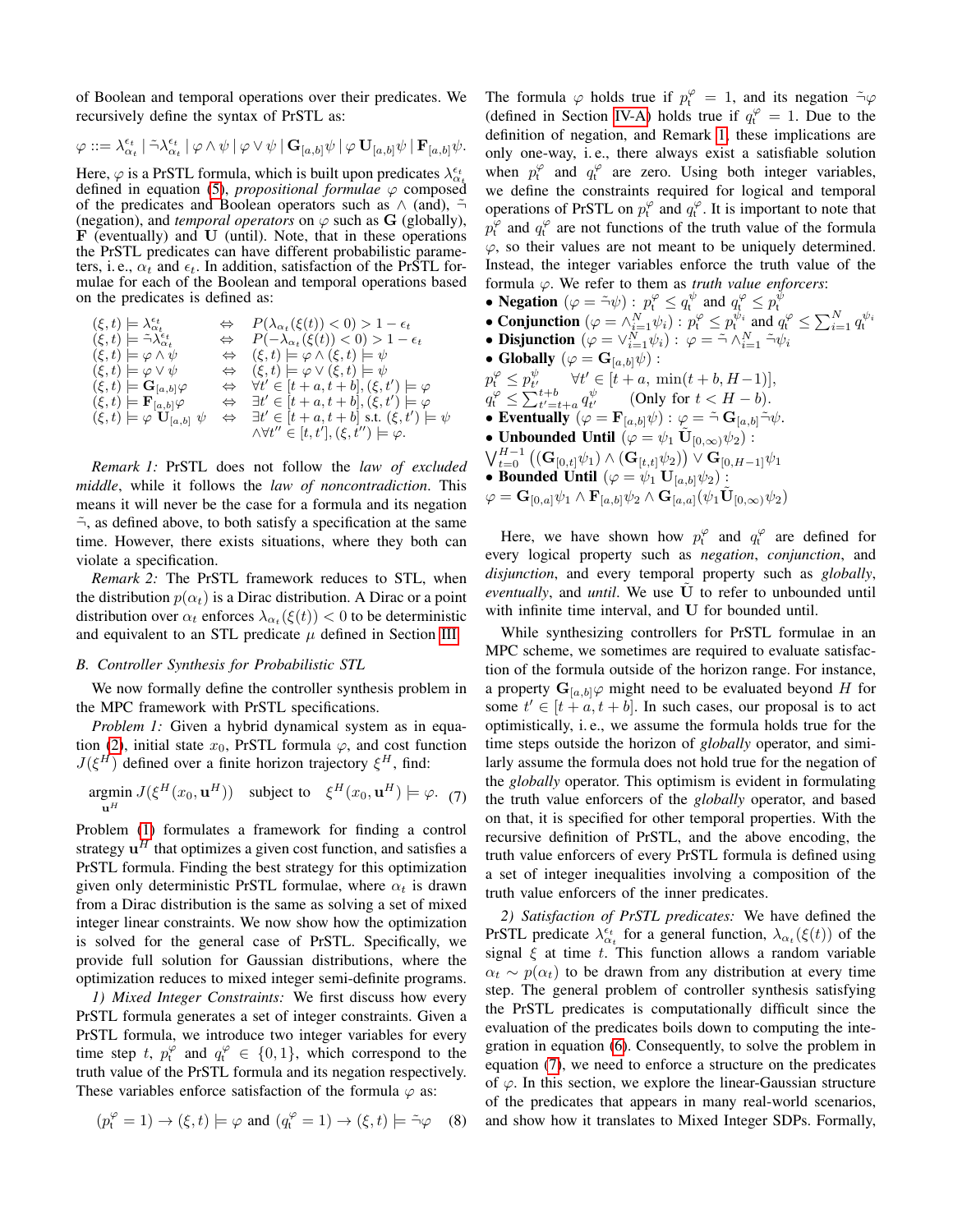if  $\varphi = \lambda_{\alpha_t}^{\epsilon_t}$  is only a single predicate, the optimization in equation [\(7\)](#page-3-2) will reduce to:

<span id="page-4-1"></span>
$$
\underset{\mathbf{u}^{H}}{\text{argmin}} \qquad J(\xi^{H}(x_{0}, \mathbf{u}^{H}))
$$
\n
$$
\text{subject to} \qquad (\xi, t) \models \lambda_{\alpha_{t}}^{\epsilon_{t}} \qquad \forall t \in \{0, \dots, H-1\}. \tag{9}
$$

This optimization translates to a chance constrained problem [\[5,](#page-8-26) [7,](#page-8-27) [45,](#page-9-14) [28,](#page-8-13) [6\]](#page-8-14) at every time step of the horizon, based on the definition of PrSTL predicates in equation [\(5\)](#page-2-1):

$$
\underset{\mathbf{u}^{H}}{\text{argmin}} \qquad J(\xi^{H}(x_{0}, \mathbf{u}^{H}))
$$
\n
$$
\text{subject to} \qquad P(\lambda_{\alpha_{t}}(\xi(t)) < 0) > 1 - \epsilon_{t} \qquad (10)
$$
\n
$$
\forall t \in \{0, \dots, H - 1\}.
$$

An important challenge with such chance constrained optimization is there are no guarantees that equation [\(10\)](#page-4-0) is convex. The convexity of the problem depends on the structure of the function  $\lambda_{\alpha_t}$ , and the distribution  $p(\alpha_t)$ . It turns out that the problem takes a simple convex form when  $\lambda_{\alpha_t}$  is linear-Gaussian, i.e., the random variable  $\alpha_t$  comes from a Gaussian distribution and the function itself is linear in  $\alpha_t$ :

$$
\lambda_{\alpha_t}(\xi(t)) = \alpha_t^\top \xi_x(t) = \alpha_t^\top x_t, \quad \alpha_t \sim \mathcal{N}(\mu_t, \Sigma_t). \tag{11}
$$

It is easy to show that for this structure of  $\lambda_{\alpha_t}$ , i.e., a weighted sum of the states with Gaussian weights  $\alpha_t$ , the chance constrained optimization in equation [\(10\)](#page-4-0) is convex [\[44,](#page-9-15) [23\]](#page-8-28). Specifically, the optimization problem can be transformed to a second-order cone program (SOCP). First, consider a normally distributed random variable  $\nu \sim \mathcal{N}(0, 1)$ , and its cumulative distribution function (CDF)  $\Phi = \int_{-\infty}^{z} \frac{1}{\sqrt{2}}$  $rac{1}{2\pi}e^{\frac{-t^2}{2}}dt$ . Then, the chance constrained optimization reduces to SOCP:

$$
P(\lambda_{\alpha_t}(\xi(t)) < 0) > 1 - \epsilon_t \Leftrightarrow P(\alpha_t^\top x_t < 0) > 1 - \epsilon_t \Leftrightarrow
$$
\n
$$
P(\nu < \frac{-\mu_t^\top x_t}{x_t^\top \Sigma_t x_t}) > 1 - \epsilon_t \Leftrightarrow \int_{-\infty}^{\frac{-\mu_t^\top x_t}{x_t^\top \Sigma_t x_t}} \frac{1}{\sqrt{2\pi}} e^{\frac{-t^2}{2}} dt > 1 - \epsilon_t
$$
\n
$$
\Leftrightarrow \Phi(\frac{\mu_t^\top x_t}{x_t^\top \Sigma_t x_t}) < \epsilon_t \Leftrightarrow \mu_t^\top x_t - \Phi^{-1}(\epsilon_t) ||\Sigma_t^{1/2} x_t||_2 < 0.
$$

In this formulation,  $\mu_t^{\top} x_t$  is the linear term, where  $\mu_t$  is the mean of the random variable  $\alpha_t$  at every time step, and  $||\sum_{t}^{1/2} x_t||_2$  is the  $l_2$ -norm representing a quadratic term, where  $\Sigma_t$  is the variance of  $\alpha_t$ . This quadratic term is scaled by  $\Phi^{-1}(\epsilon_t)$ , the inverse of the Normal CDF function, which is negative for small values of  $\epsilon_t \leq 0.5$ . Thus, every chance constraint can be reformulated as a SOCP, and as a result with a convex cost function  $J(\xi^H)$ , we can efficiently solve the following convex optimization for every predicate of PrSTL:

$$
\begin{array}{ll}\n\text{minimize} & J(\xi^H(x_0, \mathbf{u}^H)) \\
\text{subject to} & \mu_t^\top x_t - \Phi^{-1}(\epsilon_t) ||\Sigma_t^{1/2} x_t||_2 < 0 \\
& \forall t \in \{0, \dots, H - 1\}.\n\end{array} \tag{12}
$$

Assuming a linear-Gaussian form of the function, we generate the SOCP above, and translate it to a semi-definite program (SDP) by introducing auxiliary variables [\[7\]](#page-8-27). We use this SDP that solves the problem in equation [\(9\)](#page-4-1) with a single constraint

 $\varphi = \lambda_{\alpha_t}^{\epsilon_t}$  as a building block, and use it multiple times to handle complex PrSTL formulae. Specifically, any PrSTL formula can be decomposed to its predicates by recursively introducing integer variables that correspond to the truth value enforcers of the formula at every step as discussed in Section [IV-B1.](#page-3-3)

<span id="page-4-0"></span>We would like to point out that assuming linear-Gaussian form of  $\lambda_{\alpha_t}$  is not too restrictive. The linear-Gaussian form subsumes the case of Bayesian linear classifiers, and consequently the framework can be applied to a wide variety of scenarios where a classification or regression function needs to estimate quantities of interest that are critical for safety. Furthermore, the framework is applicable to all random variables whose distributions exhibit unimodal behavior and aligned with the large law of numbers. For non-Gaussian random variables, there are many approximate inference procedures that effectively estimate the distributions as Gaussian.

*3) Convex Subset of PrSTL:* As discussed in the previous section [IV-B2,](#page-3-4) at the predicate level of  $\varphi$ , we create a chance constrained problem for predicates  $\lambda_{\alpha_t}^{\epsilon_t}$ . These predicates of the PrSTL formulae can be reformulated as a semi-definite program, where the predicates are over intersections of cone of positive definite matrices with affine spaces. Semi-definite programs are special cases of convex optimization; consequently, solving Problem [1,](#page-3-0) only for PrSTL predicates is a convex optimization problem. Note that in Section [IV-B1](#page-3-3) we introduced integer variables for temporal and Boolean operators of the PrSTL formula. Construction of such integer variables increases the complexity of Problem [1,](#page-3-0) and results in a mixed integer semi-definite program (MISDP). However, we are not always required to create integer variables. Therefore, we define *Convex PrSTL* as a subset of PrSTL formulae that can be solved without constructing integer variables.

*Definition 1:* Convex PrSTL is a subset of PrSTL such that it is recursively defined over the predicates by applying Boolean conjunctions, and the globally temporal operator. Satisfaction of a convex PrSTL formulae is defined as:

$$
\begin{array}{rcl}\n(\xi, t) & \models \lambda_{\alpha_t}^{\epsilon_t} & \Leftrightarrow & P(\lambda_{\alpha_t}(\xi(t)) < 0) > 1 - \epsilon_t \\
(\xi, t) & \models \varphi \land \psi & \Leftrightarrow & (\xi, t) \models \varphi \land (\xi, t) \models \psi \\
(\xi, t) & \models \mathbf{G}_{[a, b]} \varphi & \Leftrightarrow & \forall t' \in [t + a, t + b], (\xi, t') \models \varphi\n\end{array}
$$

<span id="page-4-2"></span>*Theorem 1:* Given a convex PrSTL formula  $\varphi$ , a hybrid dynamical system as defined in equation [\(2\)](#page-1-0), and an initial state  $x_0$ ; the controller synthesis problem (Problem [1\)](#page-3-0) is convex under a convex cost function J.

*Proof:* We have shown that the predicates of  $\varphi$ , i.e.,  $\lambda_{\alpha_t}^{\epsilon_t}$ create a set of convex constraints. The Boolean conjunction of convex programs are also convex; therefore,  $\varphi \wedge \psi$  result in convex constraints. In addition, the *globally* operator is defined as a set of finite conjunctions over its time interval:  $G_{[a,b]}\varphi =$  $\bigwedge_{t=a}^{b} \varphi_t$ . Thus, the *globally* operator retains the convexity property of the constraints. Consequently, Problem [1,](#page-3-0) with a convex PrSTL constraint  $\varphi$  is a convex program. Theorem [1](#page-4-2) allows us to efficiently reduce the number of integer variables required for solving Problem [1.](#page-3-0) We only introduce integer variables when disjunctions, eventually, or until operators appear in the PrSTL constraints. Even when a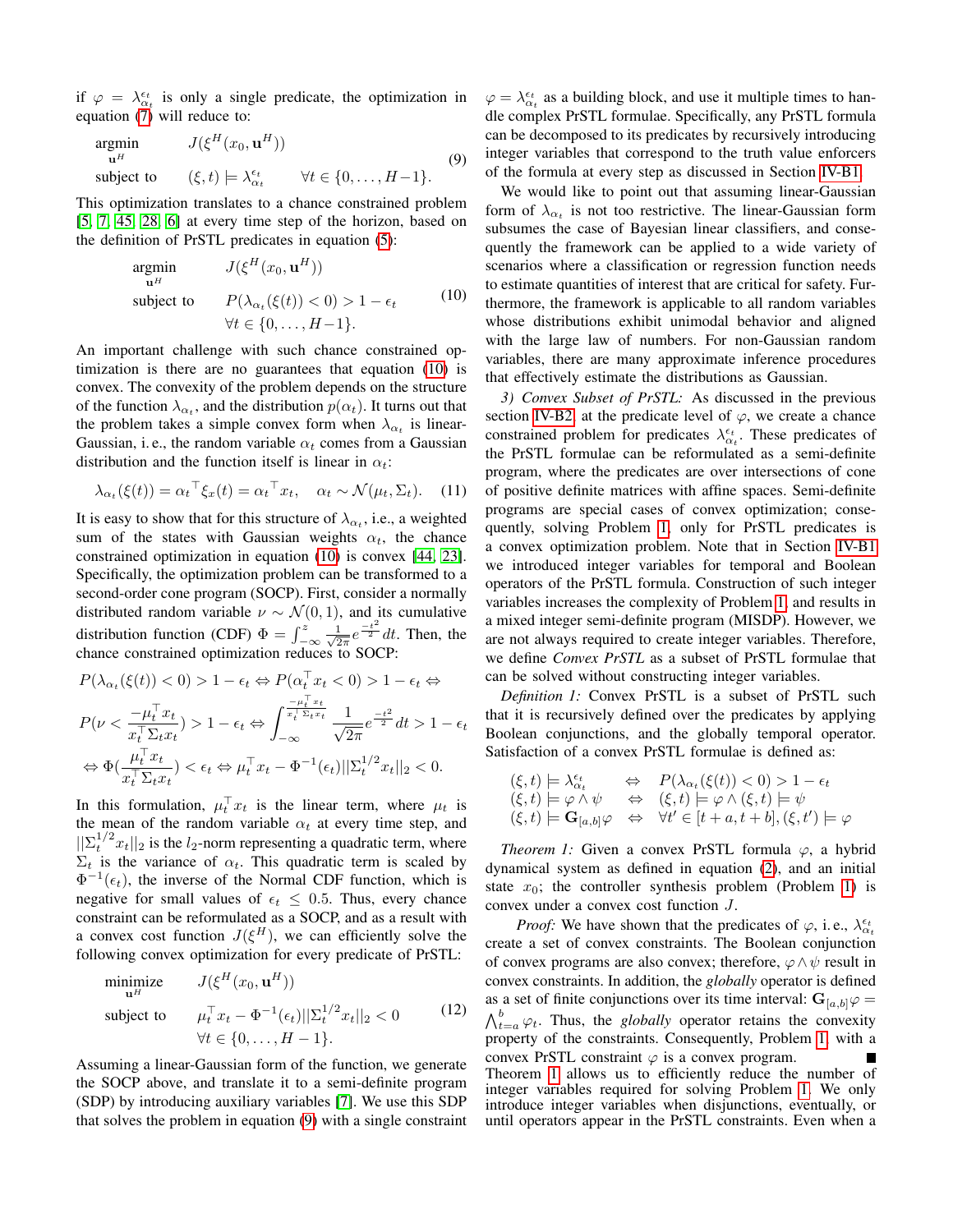formula is not completely part of the Convex PrSTL, integer variables are introduced only for the non-convex segments.

<span id="page-5-0"></span>

| Algorithm 1 Controller Synthesis with PrSTL Formulae |  |  |  |  |  |
|------------------------------------------------------|--|--|--|--|--|
|------------------------------------------------------|--|--|--|--|--|

1: **procedure** PROB. SYNTHESIS $(f, x_0, H, \tau, J, \varphi)$ 2: Let  $\tau = [t_1, t_2]$  is the time interval of interest. 3: past  $\leftarrow$  Initialize( $t_1$ ) 4: **for**  $t = t_1$ : dt:  $t_2$ 5:  $f_{lin} = linearize(f, \xi(t))$ 6:  $\alpha_t \leftarrow \text{Update Distributions}(\alpha_{t-dt}, \text{sense}(\xi_x(t))$ 7:  $\varphi \leftarrow \varphi(\alpha_t, \epsilon_t)$ 8:  $C_{\texttt{PrSTL}} = \text{MISDP}(\varphi)$ 9:  $C = C_{PrSTL} \wedge f_{lin}$ 10:  $\wedge [\xi(\max(t_1, t - H) \cdots t - dt)] = \text{past}$ 11:  $\mathbf{u}^H = \text{ optimize}(J(\xi^H), \mathbf{C})$ 12:  $x_{t+1} = f(x_t, u_t)$ 13: past  $\leftarrow$  [past  $\xi(t)$ ] 14: Drop the first element of past if len(past)  $> \frac{H}{dt}$ 15: end for 16: end procedure

We show our complete method of controlling dynamical systems in uncertain environments in Algorithm [1.](#page-5-0) At the first time step  $t_1$ , we run an open-loop control algorithm to populate past in line [3.](#page-4-2) We then run the closed-loop algorithm, finding the optimal strategy at every time step of the time interval  $\tau = [t_1, t_2]$ . In the closed-loop algorithm, we linearize the dynamics at the current local state and time in line [5,](#page-4-2) and then update the distributions over the random variables in the PrSTL formula based on new sensor data in line [6.](#page-4-2) Then, we update the PrSTL formulae, based on the updated distributions. If there are any other dynamic parameters that change at every time step, they can also be updated in line [7.](#page-4-2) In line [8,](#page-4-2) we generate the mixed integer constraints in  $C_{P^{r}STL}$ , and populate C with all the constraints including the PrSTL constraints, linearized dynamics, and enforcing to keep the past horizon's trajectory. Note that we do not construct integer variables if the formula is Convex PrSTL. Then, we call the finite horizon optimization algorithm under the cost function  $J(\xi^H)$ , and the constraints  $C$  in line [11,](#page-4-2) which provides a length  $H$  strategy  $\mathbf{u}^H$ . We advance the state with the first element of  $\mathbf{u}^H$ , and update the previous horizon's history in past. The size of this problem does not grow, and keeping the past horizon history is crucial in satisfaction of fairness properties, e. g., enforcing a signal to oscillate. We continue running this loop and synthesizing controllers for all times in interval  $\tau$ . Algorithm [1](#page-5-0) solves MISDP problems, which is NP-hard. However, the actual runtime depends on the size of the MISDP, which is linear in the number of predicates and operators in the PrSTL specification. For convex PrSTL, the complexity is the same as an SDP, which is cubic in the number of constraints [\[27\]](#page-8-29).

## V. EXPERIMENTAL RESULTS

We implemented our controller synthesis algorithm for PrSTL formulae as a Matlab toolbox available at: https://github.com/dsadigh/CrSPrSTL.

<span id="page-5-1"></span>

Fig. 1: A quadrotor (shown by green square) starting a trajectory from the origin. The purple surface represents the ceiling, and the orange surface is the quadrotors belief of the ceiling's location is based on the current sensor data.

We uses Yalmip [\[29\]](#page-8-30) and Gurobi [\[17\]](#page-8-31) as the optimization engines. In all of our examples discussed below, the optimization at every step is completed in less than 2 seconds on a 2.3 GHz Intel Core i7 processor with 16 GB RAM.

## *A. Quadrotor Control*

Controlling quadrotors in dynamic uncertain environments is a challenging task due to different sources of uncertainty, e.g., the position of the obstacles estimated based on classification methods, distributions over wind or battery profiles. We show how to characterize different models of uncertainty over time, and then find an optimal strategy using the framework.

We follow the derivation of the dynamics model of a quadrotor in [\[18\]](#page-8-32). We consider a 12 dimensional system, where the state consists of the position and velocity of the quadrotor  $x, y, z$  and  $\dot{x}, \dot{y}, \dot{z}$ , as well as the Euler angles  $\phi, \theta, \psi$ , i.e., roll, pitch, yaw, and the angular velocities  $p, q, r$ . Let x be:

$$
\mathbf{x} = [x \ y \ z \ \dot{x} \ \dot{y} \ \dot{z} \ \phi \ \theta \ \psi \ p \ q \ r]^\top. \tag{13}
$$

The system has a 4 dimensional control input  $\mathbf{u} =$  $\begin{bmatrix} u_1 & u_2 & u_3 & u_4 \end{bmatrix}^\top$ , where  $u_1$ ,  $u_2$  and  $u_3$  are the control inputs about each axis for roll, pitch and yaw respectively.  $u_4$  represents the thrust input to the quadrotor in the vertical direction  $(z-axis)$ . The nonlinear dynamics of the system is:

$$
f_1(x, y, z) = [ \dot{x} \ \dot{y} \ \dot{z} ]^{\top}
$$
  
\n
$$
f_2(\dot{x}, \dot{y}, \dot{z}) = [0 \ 0 \ g]^{\top} - R_1(\dot{x}, \dot{y}, \dot{z}) [0 \ 0 \ 0 \ u_4]^{\top} / m
$$
  
\n
$$
f_3(\phi, \theta, \psi) = R_2(\dot{x}, \dot{y}, \dot{z}) [\dot{\phi} \ \dot{\theta} \ \dot{\psi}]^{\top}
$$
  
\n
$$
f_4(p, q, r) = I^{-1} [u_1 \ u_2 \ u_3]^{\top} - R_3(p, q, r) I [p \ q \ r]^{\top},
$$

where  $R_1$  and  $R_2$  are rotation matrices,  $R_3$  is a skewsymmetric matrix, and  $I$  is the inertial matrix of the rigid body. Here,  $q$  and  $m$  denote gravity and mass of the quadrotor, and for all our studies the mass and inertia matrix used are based on small sized quadrotors. Thus, the dynamics equation is  $f(\mathbf{x}, \mathbf{u}) = \begin{bmatrix} f_1 & f_2 & f_3 & f_4 \end{bmatrix}^\top$ .

*1) Control in an Uncertain Environments:* We first demonstrate obstacle avoidance for a quadrotor. Figure [1,](#page-5-1) shows the quadrotor as a green square at its initial position  $(0, 0, 0)$ , and its objective is to reach the coordinates  $(1, 1, 0)$  smoothly. If we let  $z = 0$  represent the ground level  $(z < 0$  is above the ground level), the objective of the quadrotor is to take off and travel the distance, and then land on the ground at the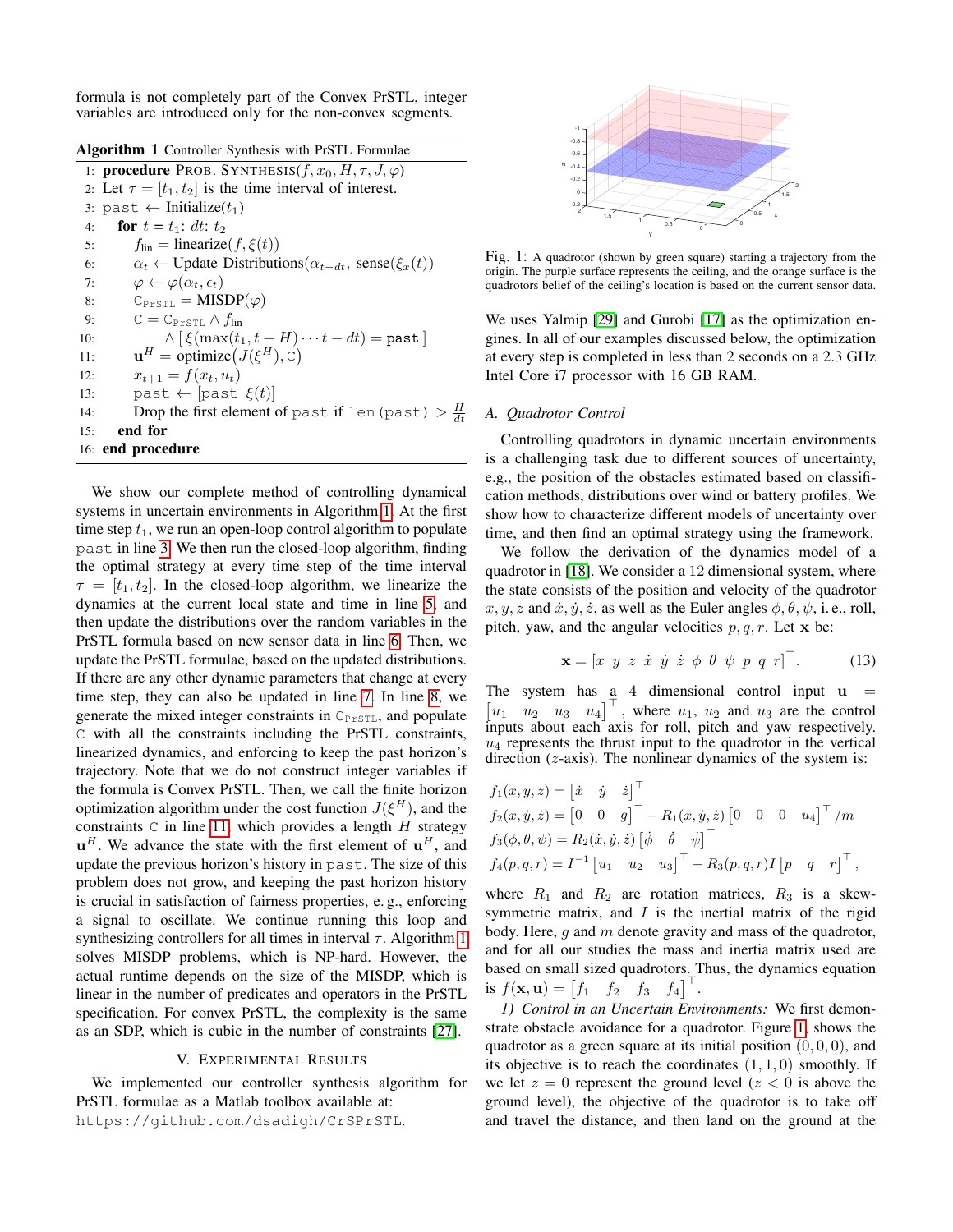destination coordinate through the following:

 $\frac{1}{2}$ 

$$
J(\xi^H) = \sum_{t=0}^{H-1} ||(x_t, y_t, z_t) - (1, 1, 0)||_2^2 + c||(\phi_t, \theta_t, \psi_t)||_2^2.
$$

Here, we penalize the  $l_2$ -norm of the Euler angles, which enforces a resulting smooth trajectory. Besides initializing the state and control input at zero, we bound the control inputs via the following deterministic PrSTL formulae (here only shown for roll, similar form follows for pitch and thrust):

$$
\varphi_{\text{roll}} = \mathbf{G}_{[0,\infty)}(||u_1|| \le 0.3)
$$
 Bound on Roll Input

In Figure [1,](#page-5-1) the purple surface is a ceiling that the quadrotor should not collide with as it is taking off and landing at the final position. However, the quadrotor does not have a full knowledge of where the ceiling is exactly located. We define a sensing mechanism for the quadrotor, which consists of a meshgrid of points around the body of the quadrotor. As the system moves in the space, a Bayesian binary classifier is updated by providing a single label  $-1$  (no obstacles present) or 1 (obstacle present) for each of the sensed points.

The Bayesian classifier is the same as the Gaussian Process based method described in Section [III](#page-1-1) and has the linear-Gaussian form. Applying this classifier results in a Gaussian distribution for every point in the 3D-space. We define our classifier with confidence  $1 - \epsilon_t = 0.95$ , as the stochastic function  $\lambda_{\alpha_t}^{0.05}(\xi(t)) = \alpha_t^{\top} [x_t \ y_t \ z_t]$ . Here,  $x_t, y_t, z_t$  are the coordinates of the sensing points, and  $\alpha_t \sim \mathcal{N}(\mu_t, \Sigma_t)$  is the Gaussian weight inferred over time using the sensed data. We define a time-varying probabilistic constraint that needs to be held at every step as its value changes over time. Our constraint specifies that given a classifier based on the sensing points parameterized by  $\alpha_t$ , we would enforce the quadrotor to stay within a safe region (defined by the classifier) with probability  $1 - \epsilon_t$  at all times. Thus the probabilistic formula is:

$$
\varphi_{\text{classification}} = \mathbf{G}_{[0.1,\infty)} \big( P(\alpha_t^\top [x_t \ y_t \ z_t] < 0) > 0.95 \big).
$$

We enforce this probabilistic predicate at  $t \in [0.1, \infty)$ , which verifies the property starting from a small time after the initial state, so the quadrotor has gathered some sensor data. In Figure [1,](#page-5-1) the orange surface represents the second order cone created based on  $\varphi_{\text{classify}}$ , at every step characterized by:

$$
\mu_t^{\top} \begin{bmatrix} x_t & y_t & z_t \end{bmatrix} - \Phi^{-1}(0.05) || \Sigma_t^{1/2} \begin{bmatrix} x_t & y_t & z_t \end{bmatrix} ||_2 < 0.
$$

Note that the surface shown in Figure [1,](#page-5-1) at the initial time step is not an accurate estimate of where the ceiling is, and it is based on a distribution learned from the initial values of the sensors. Thus, if the quadrotor was supposed to follow this estimate without updating, it would have collided with the ceiling. In Figure [2,](#page-6-0) the blue path represents the trajectory the quadrotor has already taken, and the dotted green line is the future planned trajectory based on the current state of the classifier. The dotted green trajectory at the initial state goes through the ceiling since the belief of the location of the ceiling is incorrect; however, the trajectory is modified at every step as the Bayesian inference updates the distribution over the

<span id="page-6-0"></span>

Fig. 2: The quadrotor in Fig. [1](#page-5-1) taking the optimal trajectory to reach the goal, while avoiding collisions with the ceiling. The figures from the top correspond to  $t = 0.18$  s  $t = 0.63$  s, and  $t = 1.02$  s.

classifier. As shown in Figure [2,](#page-6-0) the orange surface changes at every time step, and the learned parameters  $\mu_t$ , and  $\Sigma_t$  are updated, so the quadrotor safely reaches the final position. We solve the optimization using our toolbox, with  $dt = 0.03$ , and horizon of  $H = 20$ . These choices describe a common setting for solving MPC problems. We emphasize that some of the constraints are time-varying, and we need to update them at every step of the optimization. We similarly update the dynamics at every step, since we locally linearize the dynamics around the current position of the quadrotor.

*2) Control under Battery Constraints:* Next we demonstrate a scenario that addresses safety, when there is uncertainty around the battery level. The battery level is a stochastic variable due to uncertain environment and usage factors, such as radio communications, etc. Our goal is to derive a safe strategy that considers such stochasticity. We start by augmenting the logarithm of battery level  $(b<sub>t</sub>)$  to the state space of the system discussed above. Thus, the quadrotor is a 13 dimensional system, where the first 12 states follow the same order and system dynamics as before and  $\mathbf{x}_t(13) = \log(b_t)$ . In our model, the state of  $log(b_t)$  evolves with the negative thrust value:  $\frac{d \log(b_t)}{dt} = -|u_4|$ . We enforce the same constraints to bound the control as earlier, and the objective of the quadrotor is to start from the origin and reach the top diagonal corner of the space with coordinates  $(1, 1, -0.9)$  smoothly.

We then consider adding a safety invariant that would limit high altitude flights if the battery level is low. The following formulae describe these constraints: (i)  $\phi := \mathbf{F}_{[0,0.3]}(z_t \leq$  $-0.1$ ) encodes that eventually in the next 0.3 s, the quadrotor will fly above a threshold level of  $-0.1$  m. (ii)  $\psi$  :=  $P(\log(b_t) + \mathcal{N}(0, t\sigma^2) \ge b_{\text{min}}) \ge 1 - \epsilon_t$  represents the constraint that the quadrotor has to be confident that the logarithm of its battery state perturbed by a time-varying variance is above  $b_{\min}$ . Now, we can combine the two formulae to specify the condition that the quadrotor needs to fly low if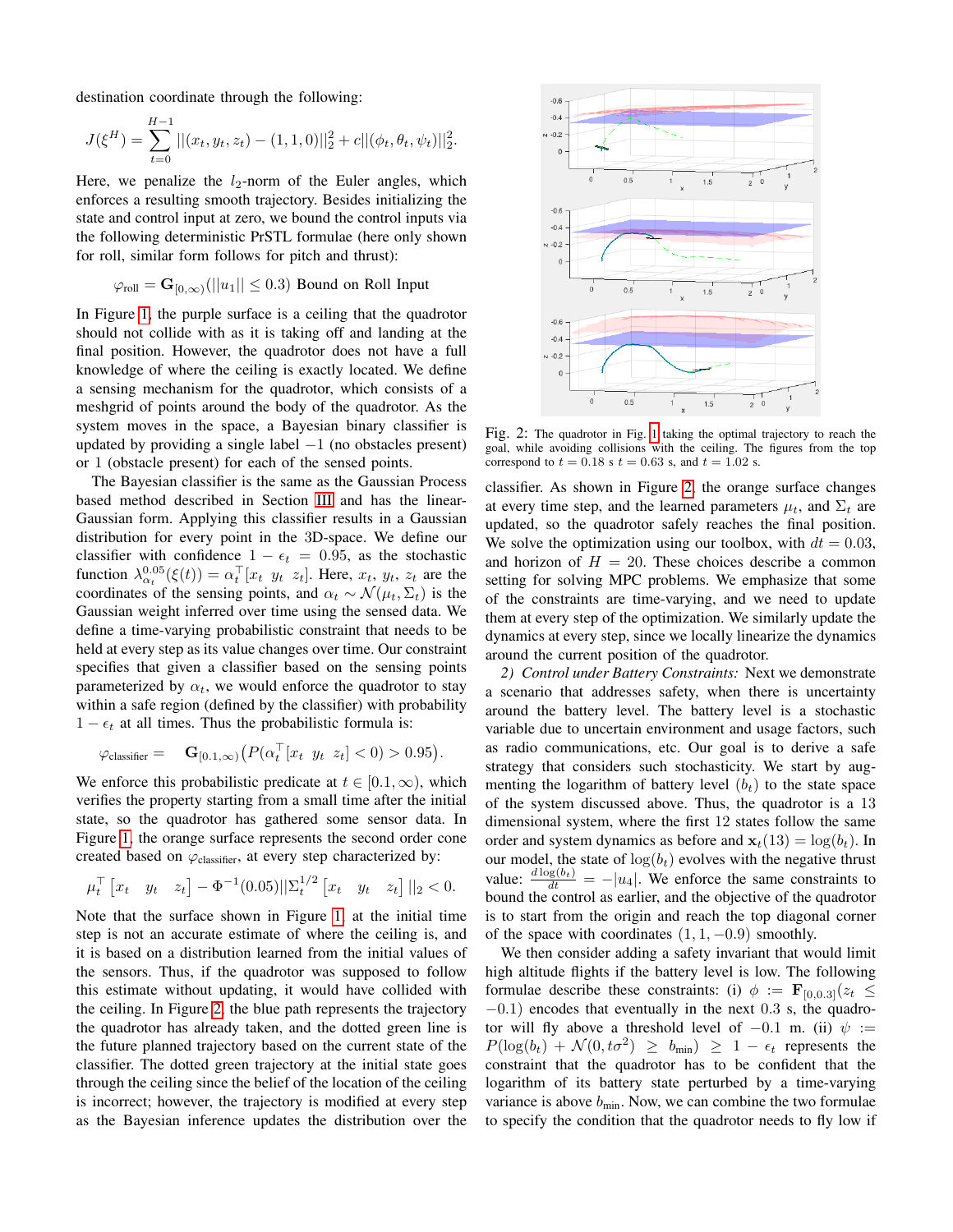<span id="page-7-0"></span>

Fig. 3: Quadrotor flying to reach a goal while being confident in its battery level. On the right, the quadrotor has low confidence in its battery state, so it avoids flying higher than  $z = -0.1$  m.

the battery state is low:  $\varphi_{\text{battery}} := \mathbf{G}_{[0,\infty)}(\phi \to \psi)$ . The  $\to$  in the formula  $\varphi_{\text{battery}}$  is the implication relation, and intuitively states that anytime the quadrotor flies above the threshold then it means that there is sufficient battery reserve.

We synthesize a controller for the specifications with  $\epsilon_t =$ 0.2. The trajectory of the quadrotor is shown in Figure [3.](#page-7-0) Figure [3a](#page-7-0) corresponds to  $\sigma = 0$ , i.e., the battery state changes deterministically, and Figure [3b,](#page-7-0) corresponds to  $\sigma = 10$ , when the quadrotor is more cautious about the state of the battery. Note the safe trajectory does not pass the  $-0.1$  m height level whenever the confidence in the battery level is low.

#### *B. Autonomous Driving*

We now consider an autonomous driving scenario. We use a simple point-mass model to define the dynamics of the vehicles. Let the state of the system be  $\mathbf{x} = [x \ y \ \theta \ v]^\top$ , where x, y denote the coordinates of the vehicle,  $\theta$  is the heading, and v is the speed. If  $\mathbf{u} = [u_1 \ u_2]^\top$  are the steering and acceleration control inputs respectively, then the dynamics of the vehicle are:  $[\dot{x} \ \dot{y} \ \dot{\theta} \ \dot{v}] = [\dot{v} \cdot \cos(\theta) \ \ v \cdot \sin(\theta) \ \ \frac{v}{m}u_1 \ \ u_2].$ 

Figure [4,](#page-7-1) shows a scenario for an autonomous vehicle making a right turn at a signalized intersection. Here the red car is the *ego* vehicle that is autonomous, and the yellow car as the *environment* vehicle. Our goal is to find a strategy for the ego vehicle (red), so it makes a safe right turn when the traffic light is red, while yielding to the oncoming traffic (yellow).

Note the ego vehicle only has a probabilistic model of the velocity of the environment car. We refer to the states of the environment vehicle as:  $[x^{\text{env}} \ y^{\text{env}} \ \theta^{\text{env}} \ v^{\text{env}}]^\top$ . To synthesize a safe strategy, we need to ensure collision avoidance despite the uncertainty in the estimates of the states. We define collision avoidance as the following PrSTL property:

$$
\varphi_{\text{crash}} = \mathbf{G}_{[t_0,\infty)} \Big( P(x_t - (x_{t_0}^{\text{env}} + s_{t_0,x}(t - t_0)) \ge \delta) \Big) \ge 1 - \epsilon_t
$$
\n
$$
\vee P(x_t - (x_{t_0}^{\text{env}} + s_{t_0,x}(t - t_0)) \le -\delta) \ge 1 - \epsilon_t
$$
\n
$$
\vee P(y_t - (y_{t_0}^{\text{env}} + s_{t_0,y}(t - t_0)) \ge \delta) \ge 1 - \epsilon_t
$$
\n
$$
\vee P(y_t - (y_{t_0}^{\text{env}} + s_{t_0,y}(t - t_0)) \le -\delta) \ge 1 - \epsilon_t
$$

Here,  $\varphi_{\text{crash}}$  consists of a global operator at all times over the disjunction of four PrSTL predicates. The four probabilistic predicates encode all possible crash scenarios between the two vehicles. The minimum permissible distance between the vehicles is represented as  $\delta$  that generates the four disjunctions on the predicates. The estimate of the distance between  $x$  and y coordinates of the two vehicles is encoded in each predicate as the difference between the coordinates of the ego vehicle,

<span id="page-7-1"></span>

Fig. 4: Red car making a right turn at a signalized intersection. On the right, the strategy computed performs a safer trajectory with a probabilistic model of the environment, where it first waits for the yellow car to pass. The blue lines show the trajectory followed by the ego vehicle, and the dotted green line is the future planned trajectory.

and the propagated coordinates of the environment vehicle based on the value of its velocity. We assume the magnitude of the velocity is distributed as a Gaussian distribution  $v_t^{\text{env}} \sim \mathcal{N}(\bar{v}_t^{\text{env}}, \sigma^2)$ . Then the vector of Gaussian random variables  $[s_{t_0,x}, s_{t_0,y}]^T = v_{t_0}^{\text{env}}[\cos(\theta_{t_0}^{\text{env}}), \sin(\theta_{t_0}^{\text{env}})]^T$  consists of projections of the velocity  $v_t^{\text{env}}$  on the x and y directions based on the current heading  $\theta_{t_0}^{\text{env}}$ . The predicates in  $\varphi_{\text{crash}}$  take the familiar linear Gaussian form representing the coordinates of the ego vehicle, and are parameterized by the random variable characterizing the velocity of the environment vehicle.

We use  $dt = 0.1$  s as sampling time,  $H = 20$  as the horizon,  $\sigma = 0.4$ ,  $\delta = 0.4$  and  $\epsilon_t = 0.2$ . We synthesize a strategy for the autonomous vehicle by solving Problem [1,](#page-3-0) and following the steps in Algorithm [1.](#page-5-0) The trajectory generated is shown by the solid blue line in Figure [4.](#page-7-1) The dotted green line is the future trajectory computed by the MPC scheme. In Figure [4a,](#page-7-1) the ego vehicle has a deterministic model of the environment vehicle as  $\sigma = 0$ ; therefore, it turns right before letting the environment vehicle pass. However, as shown in Figure [4b,](#page-7-1) for  $\sigma = 0.4$ , and  $\epsilon_t = 0.2$ , the ego vehicle is not confident enough in avoiding collisions, so it acts in a conservative manner and waits for the environment car to pass first before turning right.

#### VI. CONCLUSION

We presented a framework to achieve safe control under uncertainty. The key contributions include defining PrSTL, a logic for expressing probabilistic properties that can embed Bayesian graphical models. We also show how to synthesize receding horizon controllers under PrSTL specifications that express Bayesian linear classifiers. Further, the resulting logic adapts as more data is observed with the evolution of the system. We demonstrate the approach by synthesizing safe strategies for a quadrotor and an autonomous vehicle traveling in uncertain environments.

The approach extends easily to distributions other than Gaussians via Bayesian approximate inference techniques [\[31,](#page-8-23) [4\]](#page-8-24) that can project distributions to the Gaussian densities. Future work includes extending controller synthesis for arbitrary distributions via sampling based approaches; we are also exploring using the proposed framework for complex robotic tasks that need to invoke higher level planning algorithms.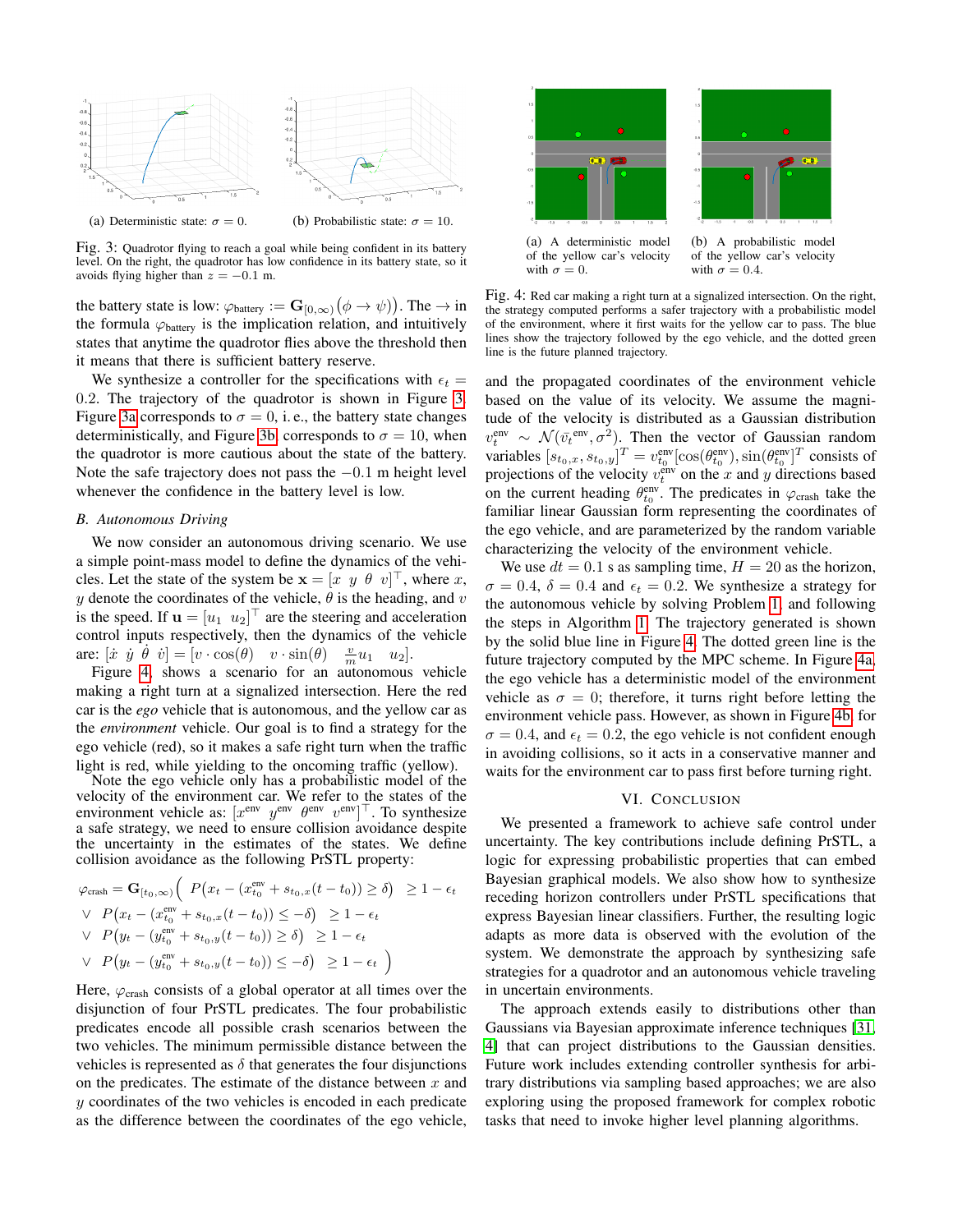#### REFERENCES

- <span id="page-8-6"></span>[1] Anayo K Akametalu, Shahab Kaynama, Jaime F Fisac, Melanie N Zeilinger, Jeremy H Gillula, and Claire J Tomlin. Reachability-based safe learning with gaussian processes. In *2014 IEEE 53rd Annual Conference on Decision and Control*.
- <span id="page-8-25"></span>[2] Christophe Andrieu, Nando De Freitas, Arnaud Doucet, and Michael I Jordan. An introduction to mcmc for machine learning. *Machine learning*.
- <span id="page-8-5"></span>[3] Anil Aswani, Humberto Gonzalez, S Shankar Sastry, and Claire Tomlin. Provably safe and robust learning-based model predictive control. *Automatica*.
- <span id="page-8-24"></span>[4] Matthew James Beal. *Variational algorithms for approximate Bayesian inference*. University of London, 2003.
- <span id="page-8-26"></span>[5] Aharon Ben-Tal, Laurent El Ghaoui, and Arkadi Nemirovski. *Robust optimization*. Princeton University Press, 2009.
- <span id="page-8-14"></span>[6] Lars Blackmore, Masahiro Ono, and Brian C Williams. Chance-constrained optimal path planning with obstacles. *2011 IEEE Transactions on Robotics*.
- <span id="page-8-27"></span>[7] Stephen Boyd and Lieven Vandenberghe. *Convex optimization*. Cambridge university press, 2004.
- <span id="page-8-15"></span>[8] Ashwin Carvalho, Yiqi Gao, Stéphanie Lefevre, and Francesco Borrelli. Stochastic predictive control of autonomous vehicles in uncertain environments. In *12th International Symposium on Advanced Vehicle Control*, 2014.
- <span id="page-8-19"></span>[9] Yoo Chanyeol and Calin Belta. Control with probabilistic signal temporal logic. [http://arxiv.org/pdf/1510.08474,](http://arxiv.org/pdf/1510.08474) October 2015.
- <span id="page-8-21"></span>[10] Alexandre Donzé, Thomas Ferrere, and Oded Maler. Efficient robust monitoring for STL. In *Computer Aided Verification*, 2013.
- <span id="page-8-17"></span>[11] Jie Fu and Ufuk Topcu. Integrating active sensing into reactive synthesis with temporal logic constraints under partial observations. *arXiv:1410.0083*, 2014.
- <span id="page-8-16"></span>[12] Jie Fu and Ufuk Topcu. Computational methods for stochastic control with metric interval temporal logic specifications. *arXiv:1503.07193*, 2015.
- <span id="page-8-22"></span>[13] Andrew Gelman, John B Carlin, Hal S Stern, and Donald B Rubin. *Bayesian data analysis*. 2014.
- <span id="page-8-11"></span>[14] Shromona Ghosh, Dorsa Sadigh, Pierluigi Nuzzo, Vasumathi Raman, Alexandre Donzé, Alberto Sangiovanni-Vincentelli, S. Shankar Sastry, and Sanjit A. Seshia. Diagnosis and repair for synthesis from signal temporal logic specifications. In *Proceedings of the 19th International Conference on Hybrid Systems: Computation and Control*. ACM, 2016.
- <span id="page-8-4"></span>[15] Jeremy H Gillula and Claire J Tomlin. Guaranteed safe online learning via reachability: tracking a ground target using a quadrotor. In *2012 IEEE International Conference on Robotics and Automation*.
- <span id="page-8-1"></span>[16] Michael Green and David JN Limebeer. *Linear robust control*. Courier Corporation, 2012.
- <span id="page-8-31"></span>[17] Inc. Gurobi Optimization. Gurobi optimizer reference

manual, 2015. URL [http://www.gurobi.com.](http://www.gurobi.com)

- <span id="page-8-32"></span>[18] Haomiao Huang, Gabriel M Hoffmann, Steven L Waslander, and Claire J Tomlin. Aerodynamics and control of autonomous quadrotor helicopters in aggressive maneuvering. In *2009 IEEE International Conference on Robotics and Automation*.
- <span id="page-8-0"></span>[19] Michael Jordan. Learning in graphical models (adaptive computation and machine learning). 1998.
- <span id="page-8-9"></span>[20] Sertac Karaman and Emilio Frazzoli. Sampling-based motion planning with deterministic  $\mu$ -calculus specifications. In *Proceedings of the 48th IEEE Conference on Decision and Control, 2009.*
- <span id="page-8-10"></span>[21] Sertac Karaman and Emilio Frazzoli. Vehicle routing problem with metric temporal logic specifications. In *Proceedings of the 47th IEEE Conference on Decision and Control.*, 2008.
- <span id="page-8-8"></span>[22] Sertac Karaman and Emilio Frazzoli. Linear temporal logic vehicle routing with applications to multi-uav mission planning. *International Journal of Robust and Nonlinear Control*, 2011.
- <span id="page-8-28"></span>[23] Shinji Kataoka. A stochastic programming model. *Econometrica: Journal of the Econometric Society*, 1963.
- <span id="page-8-12"></span>[24] Mayuresh V Kothare, Venkataramanan Balakrishnan, and Manfred Morari. Robust constrained model predictive control using linear matrix inequalities. *Automatica*, 1996.
- <span id="page-8-7"></span>[25] Hadas Kress-Gazit, Georgios E Fainekos, and George J Pappas. Temporal-logic-based reactive mission and motion planning. *2009 IEEE Transactions on Robotics*.
- <span id="page-8-18"></span>[26] Kevin Leahy, Austin Jones, Mac Schwager, and Calin Belta. Distributed information gathering policies under temporal logic constraints. In *2015 IEEE 54th Annual Conference on Decision and Control (CDC)*.
- <span id="page-8-29"></span>[27] Yin Tat Lee, Aaron Sidford, and Sam Chiu-wai Wong. A faster cutting plane method and its implications for combinatorial and convex optimization. *arXiv preprint arXiv:1508.04874*, 2015.
- <span id="page-8-13"></span>[28] David Lenz, Tobias Kessler, and Alois Knoll. Stochastic model predictive controller with chance constraints for comfortable and safe driving behavior of autonomous vehicles. In *2015 IEEE Intelligent Vehicles Symposium*.
- <span id="page-8-30"></span>[29] Johan Löfberg. Yalmip: A toolbox for modeling and optimization in matlab. In *2004 IEEE International Symposium on Computer Aided Control Systems Design*.
- <span id="page-8-20"></span>[30] Oded Maler and Dejan Nickovic. Monitoring temporal properties of continuous signals. In *Formal Techniques, Modelling and Analysis of Timed and Fault-Tolerant Systems, 2004*.
- <span id="page-8-23"></span>[31] Thomas P Minka. *A family of algorithms for approximate Bayesian inference*. PhD thesis, Massachusetts Institute of Technology, 2001.
- <span id="page-8-2"></span>[32] Ian Mitchell and Claire J Tomlin. Level set methods for computation in hybrid systems. In *Hybrid Systems: Computation and Control*. 2000.
- <span id="page-8-3"></span>[33] Ian Mitchell, Alexandre Bayen, and Claire J Tomlin. A time-dependent hamilton-jacobi formulation of reachable